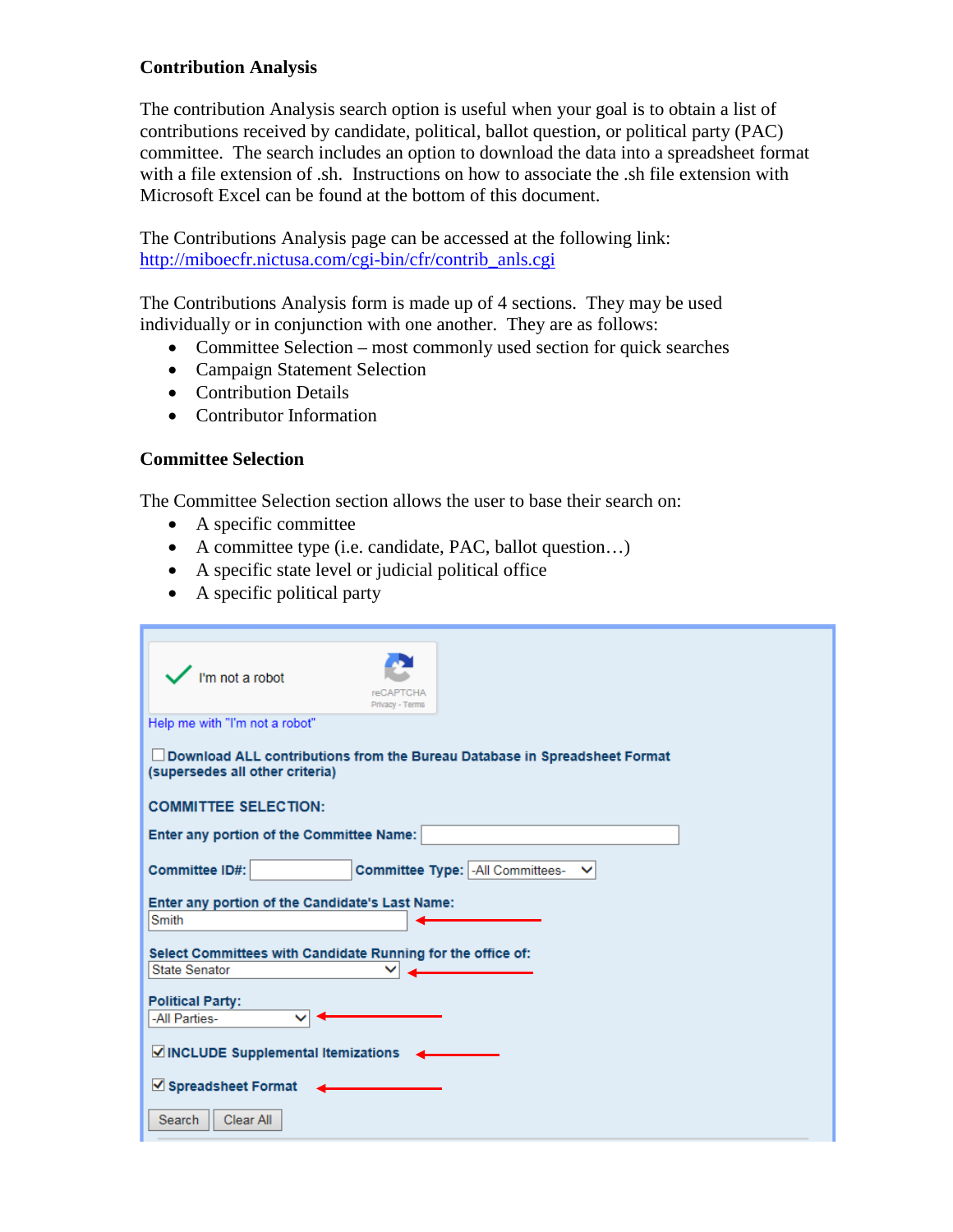- 1. Input your search criteria based on what your desired results would be. It would look similar to the sample shown above at the red arrows.
	- a) Selecting "Include Supplemental Itemizations" provides the user with an itemized breakdown of any group contributions. For example, if ABC Book Club were to make a \$500.00 contribution, selecting "Include Supplemental Itemizations" would provide the user with a breakdown of that contribution which would include the names and addresses of each contributor within ABC Book Club. Leaving it unchecked will give you just the total contribution amount from ABC Book Club for that one contribution.
	- b) Selecting "Spreadsheet Format" provides the user with a file that can be opened with Microsoft Excel. The file will have a .sh file extension. Leaving the box unchecked provides the user with a comma delimited text file.
	- c) Note that selecting "Download ALL contributions from the Bureau Database in Spreadsheet Format" will indeed download all of the contributions in the database and ignore your search criteria selections (Approximately 10 million records)
	- d) Put a checkmark in the "I'm not a robot" field by clicking on it with your mouse.
- 2. So based on the above selections at the red arrows, we would get a list of contributions for any candidate with the last name of Smith who has run for State Senate in spreadsheet format that includes itemized supplemental itemizations.

# **Campaign Statement Selection**

Campaign Statement Selection allows a user to filter their search results in the following ways:

- For a single statement year.
- For a period of time with a beginning year and ending year.
- By a specific campaign statement type (i.e. Post General Campaign Statement).

| <b>CAMPAIGN STATEMENT SELECTION:</b>                            |
|-----------------------------------------------------------------|
| Statement Year (in YYYY format): 2010                           |
| <b>Ending Year:</b><br>Coverage Starting Year (in YYYY format): |
| Statement Type: POST-GENERAL CS                                 |
| Search<br>Clear                                                 |

- 3. Enter selection criteria based on the desired results.
	- a) Selecting "Statement Year" will filter your results by the one calendar year entered in this field.
	- b) Selecting "Coverage Starting Year" and "Ending Year" will filter your results by the given period of time. So for example if the beginning year is 2011 and the ending year is 2012, the search results will show contributions for just those 2 calendar years.
	- c) Selecting "Statement Type" will filter your results for a given campaign statement type. If for example you were to select "Post-General CS", your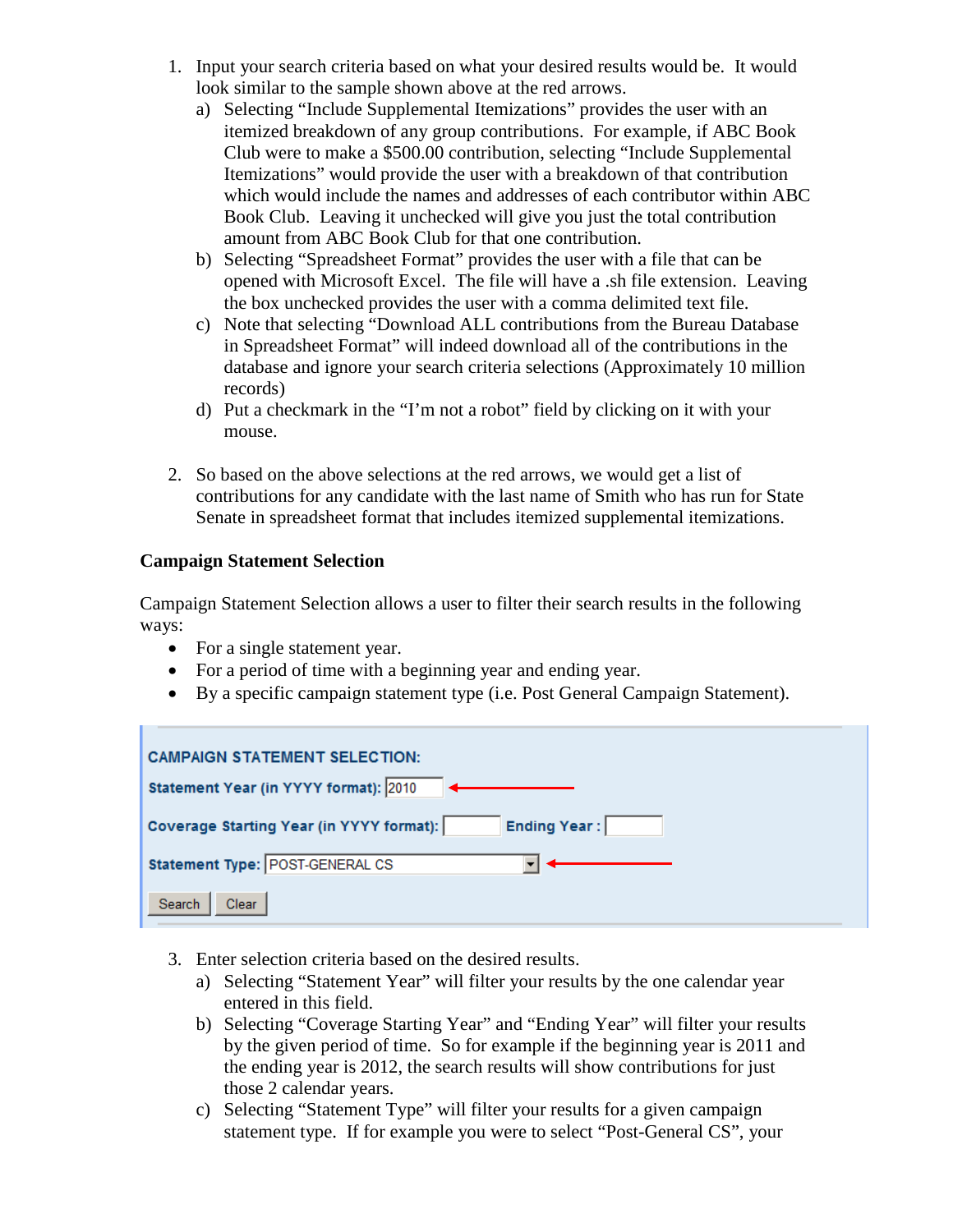results would bring up only those contributions found on Post-General Campaign Statements.

4. The above selected criteria would provide a list of contributions reported on Post-General Campaign Statements during all of 2010. If it is combined with the selections from the Committee Selection above it would narrow down those contributions to candidates running for State Senate with the last name of Smith who filed a 2010 Post-General Campaign Statement.

# **Contribution Details**

Contribution Details allows the user to filter their search results in the following ways:

- Cumulative or Individual Contributions.
- Where the amount of the contribution falls within a given dollar range.
- By a selected type of contribution schedule.
- Where the contribution falls within s specified date range.

| <b>CONTRIBUTION DETAILS:</b>                                                                    |
|-------------------------------------------------------------------------------------------------|
| Search:                                                                                         |
| C Cumulative Contributions                                                                      |
| Individual Contributions <<br>o                                                                 |
| where amount is:<br>And Less Than Or Equal To: \$ 1500.00<br>Greater Than Or Equal To: \$ 50.00 |
| Schedule: ITEMIZED DIRECT CONTRIBUTIONS                                                         |
| □ Include Direct/Inkind ONLY (supercedes Schedule listbox)                                      |
| Date of Contribution is (in MM/DD/YYYY format):<br>And On or Before:<br>On or After:            |
| Search<br>Clear                                                                                 |

- 5. Enter selection criteria based on your desired results.
	- a) "Cumulative Contributions" give the total contribution amount per contributor per campaign statement. So for example if John Smith gives 3 contributions of \$50.00 on a candidate's 2012 Pre-General Campaign Statement, you will only see one contribution of \$150.00.
	- b) "Individual Contributions" show each individual contribution a contributor has made to the committee.
	- c) The "where amount is Greater Than Or Equal To And Less Than Or Equal To" allows the user to filter contributions to a given range of dollars. So in the above screen shot, only those contributions equal or greater than \$50.00 and less than or equal to \$1500.00 will show up in the search results.
	- d) Selecting "Schedule" filters the search results by a specified type of contribution schedule. If the user selects "Itemized Direct Contributions", the search results will only pull up those contributions that are found on the Itemized Direct Contribution schedule.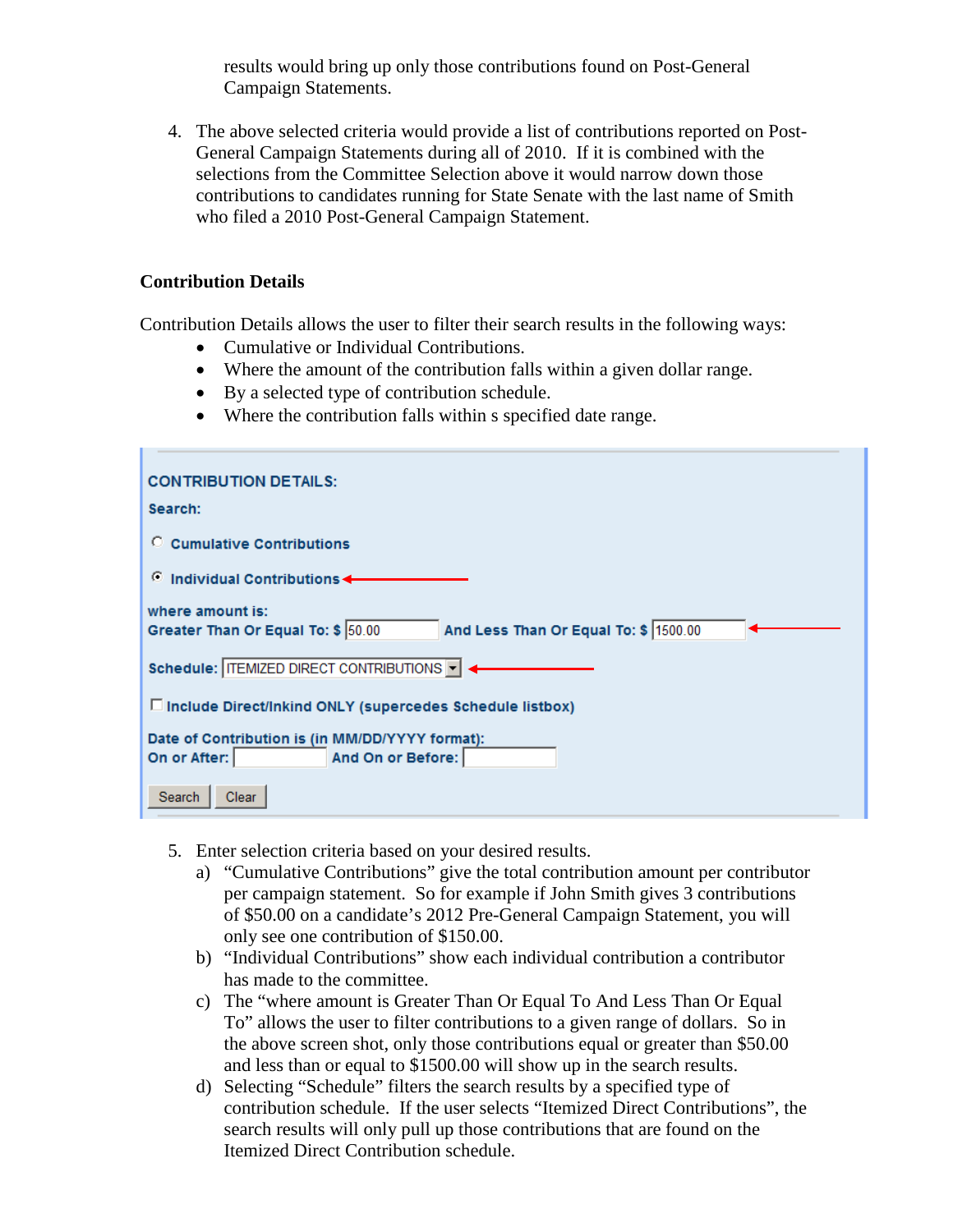- e) If you select "Include Direct/In-kind ONLY", the search results will only show contributions from the Itemized Direct Contribution and Itemized Inkind schedules regardless of what they select from the Schedule drop down list above.
- f) "Date of Contribution is" allows the user to filter their results to show contributions received within a specified date range.
- 6. The above selected criteria would provide those contributions that fall between \$50.00 and \$1,500.00 inclusive filed on the Itemized Direct Contributions schedule. If it is combined with the selections from the Committee Selection screen and the Campaign Selection screen above it would narrow down those contributions to those that fall between \$50.00 and \$1,500.00 inclusive filed on the Itemized Direct Contributions schedule made out to candidates running for State Senate with the last name of Smith who filed a 2010 Post-General Campaign Statement.

#### **Contributor Information**

The Contributor Information section allows the search results to be filtered in the following ways:

- Last name, PAC name or Other.
- First Name.
- Address, City, State and Zip.
- A given Zip Code range.
- Employer and Occupation.

| <b>CONTRIBUTOR INFORMATION:</b>                                                                         |
|---------------------------------------------------------------------------------------------------------|
| Last Name/PAC or Other:                                                                                 |
| Meijer                                                                                                  |
| Contains (much slower, but returns "SMITH JR." matches if only "SMITH" is typed)                        |
| <b>First Name:</b><br>Contains (much slower, but returns "JOHN & MARY" matches if only "JOHN" is typed) |
| Address:                                                                                                |
| City:<br>State:<br>Michigan<br>$\checkmark$                                                             |
| ZIP Code matching:                                                                                      |
| -or-<br>ZIP Code between:<br>and                                                                        |
| Occupation:<br>Employer:                                                                                |
| Search<br>Clear All<br>Complete "I'm not a robot" before searching                                      |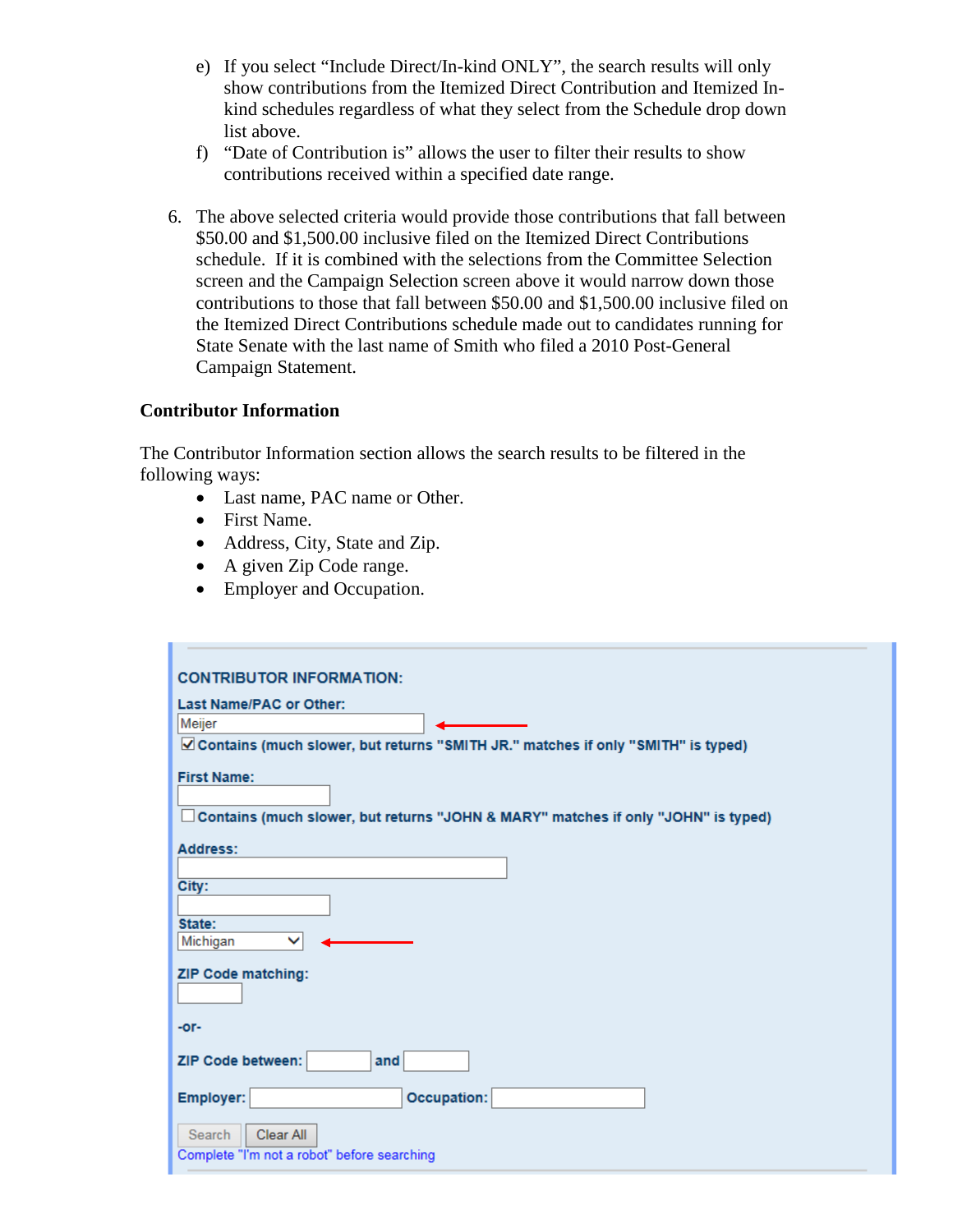- 7. Enter selection criteria based on the desired results.
	- a) The "Last Name/PAC or Other" field allows the user to filter their contribution results by a contributor's last name, PAC name or Other (i.e. business name or a committee name of another type etc…).
	- b) The "First Name" field filters contribution results by a given first name (i.e. Amy).
	- c) Selecting Address, City, State or Zip Code will give us just those contributions from a specific address, city, state or zip code.
	- d) "Zip Code between" gives us just those contributions received from contributors that reside within the given range of zip codes.
	- e) Filling out the "Employer" field gives us those contributors that work for a specified employer.
	- f) Filling out the "Occupation" field gives us contributors with a specified occupation (i.e. Attorney).
- 8. The above selected criteria would give us a list of contributors whose PAC name contains the word "Meijer" located in the state of Michigan.
- 9. After entering your search criteria, click the "Search" button to get either a list of results or a spreadsheet link based on your search criteria as shown below. Samples of both types are shown below.

#### **Spreadsheet Format Sample**

The top portion of the screen contains the file layout of the spreadsheet. You will need to scroll to the bottom of the screen to get to the spreadsheet link shown below.

>>> Click here to download 1,364 records in spreadsheet format (contains incomplete filings) <<<

| Matches 1-1 of 1                                               |                                            |                                                                      |                                      |  |
|----------------------------------------------------------------|--------------------------------------------|----------------------------------------------------------------------|--------------------------------------|--|
| Receiving<br><b>Committee Name</b><br><b>Committee ID-Type</b> | <b>Schedule Type</b><br><b>Description</b> | <b>Received From</b><br><b>Address</b><br><b>Occupation-Employer</b> | City<br><b>State Zip</b>             |  |
| <b>CTE VIRGIL SMITH</b><br><b>STATE SENATOR</b><br>514280-CAN  | <b>DIRECT</b>                              | <b>MEIJER PAC</b><br>2929 WALKER AVE NW                              | <b>GRAND RAPIDS</b><br>MI 49544-0000 |  |

# **List of Results Format Sample**

Matches 1-1 of 1

ш

10. Before selecting the Search button, the user can also select various sort options for their search results as shown below.

| Sort Results by: committee name | $\blacktriangleright$ and then by: amount-descending $\blacktriangleright$ |
|---------------------------------|----------------------------------------------------------------------------|
| Search   Clear                  |                                                                            |

**Associating the .sh file extension with Microsoft Excel**